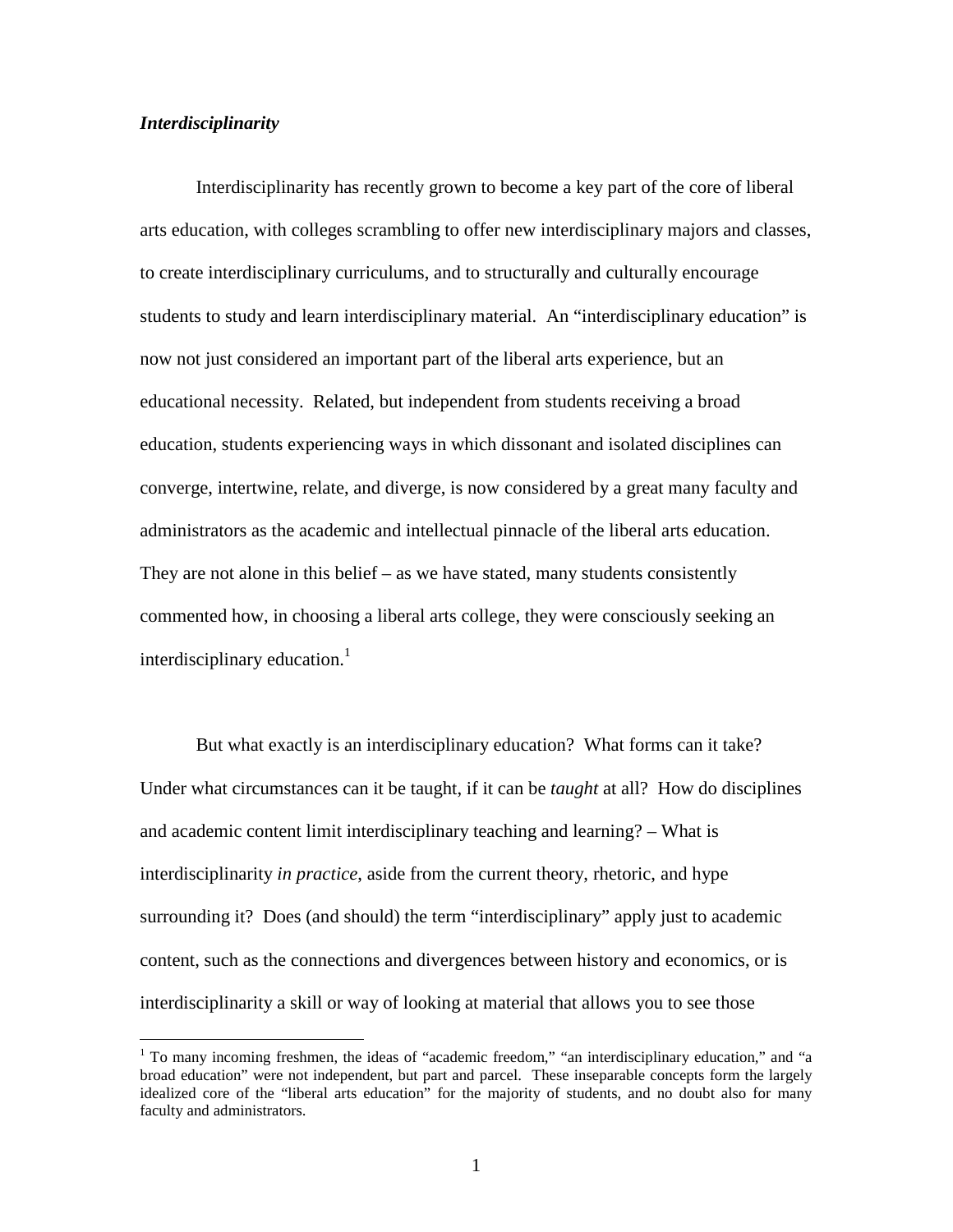connections and divergences? In this paper we will attempt to answer these questions, using, as we have, student accounts of their experiences, and supporting analysis of the curriculum they have experienced.

## 1) Forms of interdisciplinarity

 Part of the lack of a practical definition of an interdisciplinary education emerges from the numerous forms it takes in a curriculum, and in students' experiences. Interdisciplinary goals have been institutionalized at every level of the students' education, from individual class assignments, through cross-listed and/or team-taught classes, all the way up to course selection requirements that oblige students to take a variety of diverse classes. These various forms have had, expectedly, quite varied success, due in large part to simple misunderstandings of what kinds of interdisciplinary experiences students benefit from. We will now turn to look at some of the more common forms of institutionalized interdisciplinary that students will experience: a) interdisciplinarity within classes (especially team-taught classes, b) interdisciplinarity across course selection, and c) interdisciplinarity between academics and extracurricular activities.

## a) Interdisciplinarity within individual classes

As we have stated in other papers, one of the major hurdles most students have to overcome during their first year is adapting to the teaching and work styles of their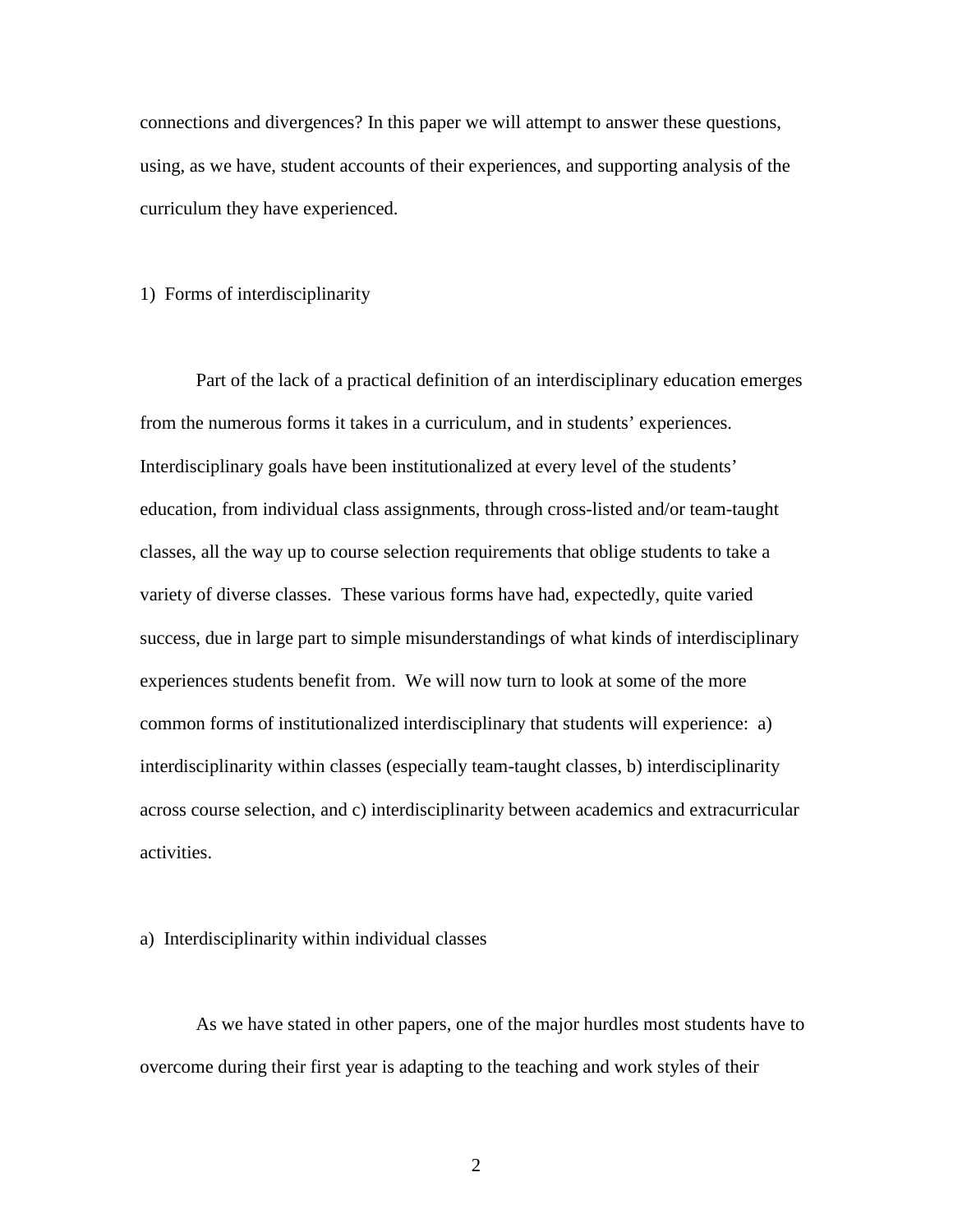professors. We have presented a good deal of testimony that this is one of the major ways students are forced to adapt to the college environment, and for many students, this is one of the most difficult tasks they will face. Overall, though, once students "get it" – once they understand generally what their professors expect of them, in terms of the quality and content of their work, and the amount of time they (the students) should spend on it – they no longer have problems. Despite having to take new professors and adapt to their styles, overall, students don't face many more academic adaptation problems after their first year. The major exception to this, we have found, has been classes that are structured in radically different ways than normal – specifically, teamtaught classes with interdisciplinary goals, which students found confusing, troubling, and often distressing.

At the college we studied, students were required to take, during their sophomore year, a "sophomore seminar" – one of a selection of about twenty interdisciplinary, almost always team-taught classes. The idea behind these classes was to give (force) students a "real" interdisciplinary experience by exposing them to a central academic focus, but from a variety (two, sometimes three) of academic fields, as presented through the fields' respective professor. The specific structure of the classes was left open to the design of the professors, and ended up varying widely, though, no more widely than any class of a certain level varies from another.<sup>2</sup> Despite its goals, the sophomore seminar program has failed in a number of ways, one of them being that it rarely delivered the interdisciplinary experience central to the class, largely because of a fundamental

 $\overline{a}$ 

 $2$  The point is that sophomore seminars are supposed to give a relatively uniform, interdisciplinary experience, while there is no such implicit goal with normal classes – hence, this variety is often problematic.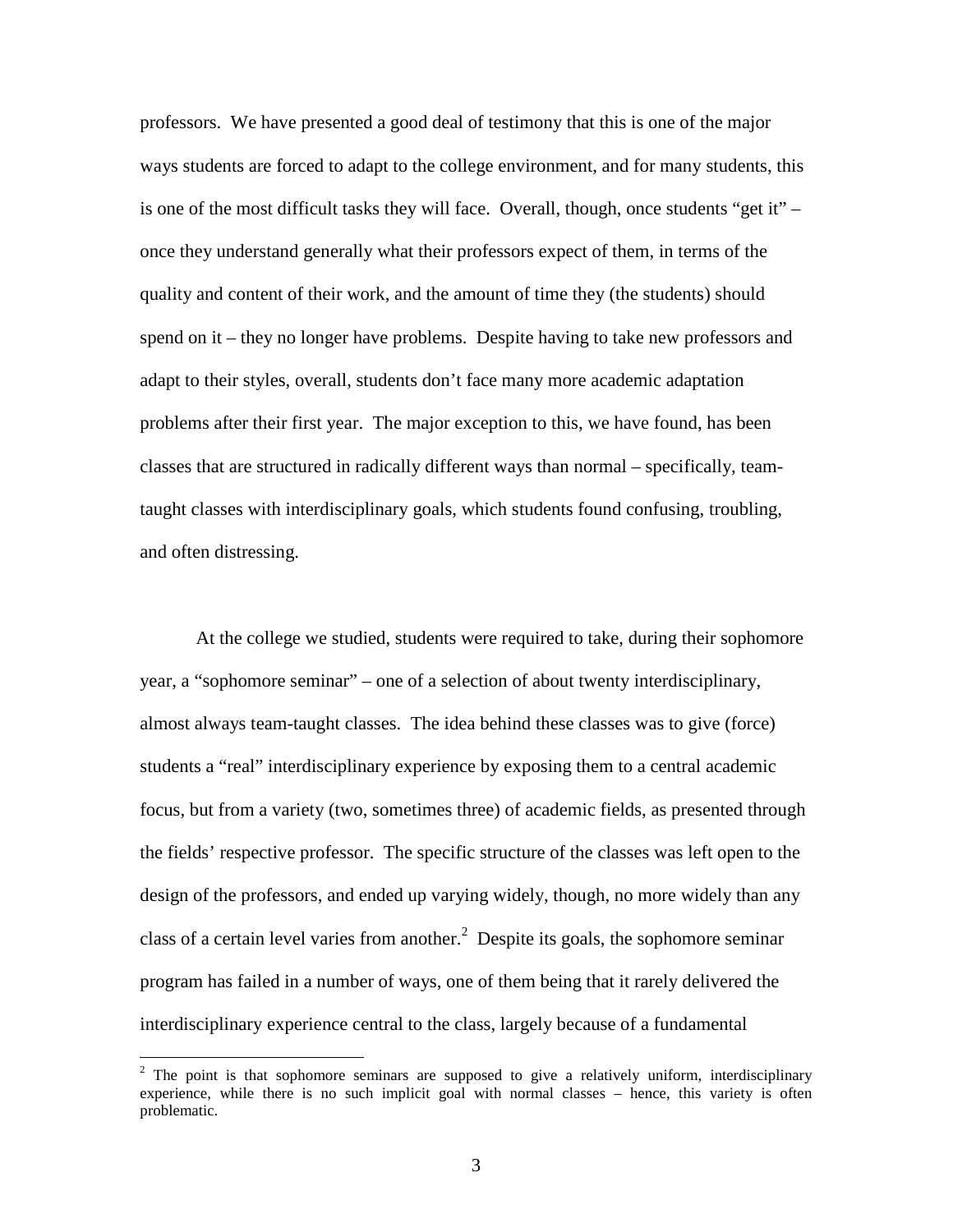misunderstanding about how students experience and gain from interdisciplinary material.

With a few exceptions, most students found their confusion and problems centered around either the academic content itself, or around how the professors (differently) assessed the students' work. Many students encountered both problems.

Students' confusion about academic content primarily originates from how students chose their class in the first place – assuming the student had a say in the matter (and didn't find themselves enrolled in the only available class), they typically select their interdisciplinary seminar because one of the disciplines in the class is also their major. In other words, students come into an interdisciplinary class typically from one of the two (or more) disciplines – they are looking for *their* discipline, or at best, to get an interdisciplinary experience starting from their established, mono-disciplinary perspective.

A large part of the problem came from many students' simple inexperience or lack of exposure to the class' "other" discipline. In this extreme case, even a student of Economics was confused by unfamiliar economic material presented to the class:

The first one was Economics that we had to talk on. I've taken Microeconomics and I'm halfway through Macroeconomics, but I didn't understand a lot of what they were talking about. And I've seen these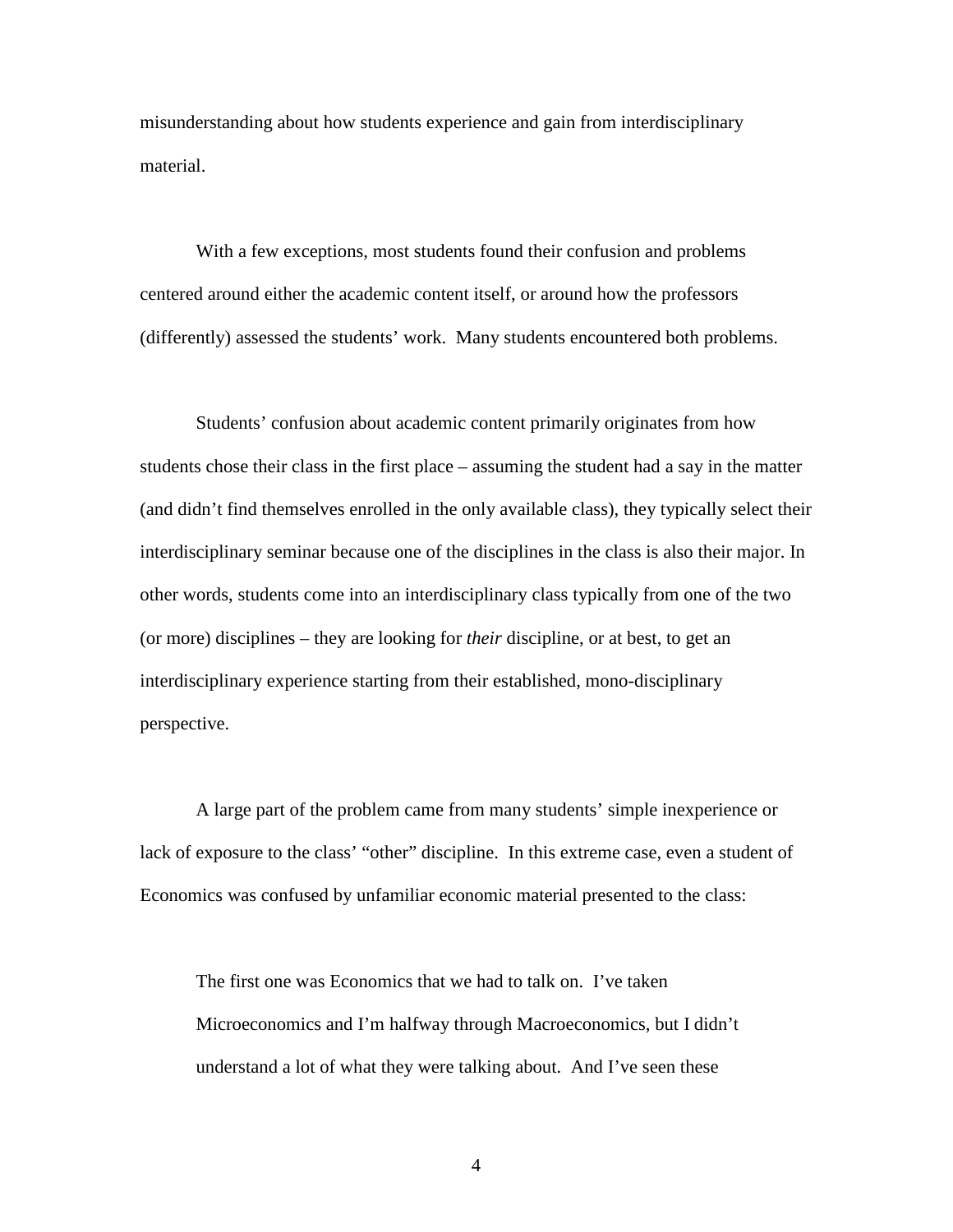people that have never taken an Economics class in their life, and they're just sitting there completely zoning out... and they can't expect us to know all the stuff that they're lecturing about because half of the people there haven't taken the requirements to get into those classes... Like if they're throwing out Economic terms like the PPS or GDP people that have never taken an Econ are not going to know what that is. [Maudie Savran 02-03]

Another student commented on a similar seminar, also with excessive amounts of higher economics, as well as how the lectures were from a variety of fields, but were in no way integrated or synthesized – an econ lecture followed a separate, distinct history lecture, which followed from a government lecture:

[the professor] was just throwing all this Econ at us and it was not linking to the stuff that all of us were talking about in our class. And it's like all these professors have their own agenda. One of the professors wanted to teach about, global religion; one wants to talk about, you know, International Relations or European union, or whatever else. And it's like to be forced to take all this class time and put it towards, you know, Econ or, you know, something that you're not interested in, it's like that's ridiculous. Like I think we should trust our professors a little bit more than that, and like give them as much time as they need for curriculum because otherwise you're just getting like half a course and a bunch of random lectures, you know. [Hannah Morrill 03-04]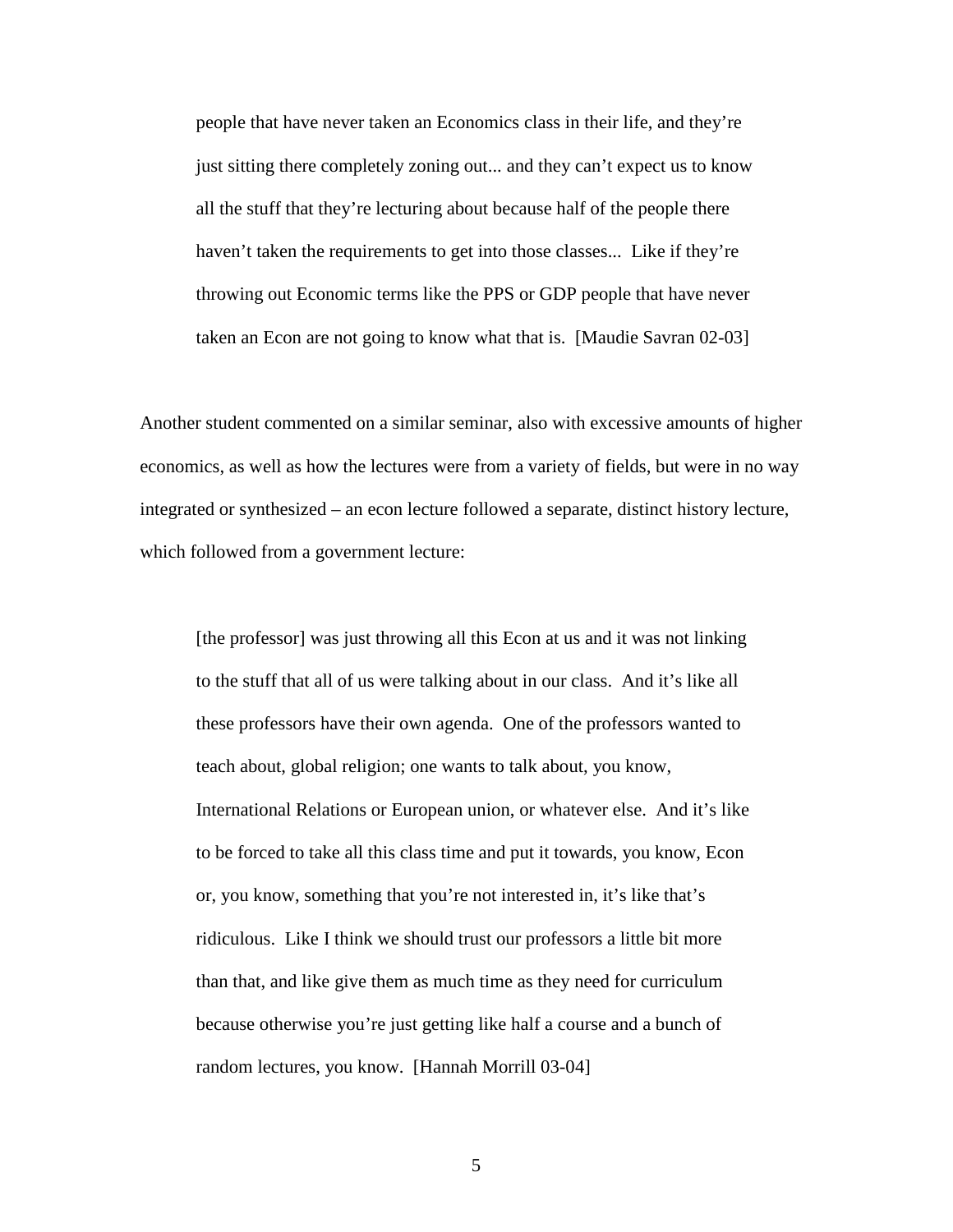Commenting on another class within the "globalization" theme of many of the seminars, John stated:

We'll talk about the globalization from the cultural diversity perspective, and the other class will talk about the globalization from a media perspective. I just found it very confusing for her to talk about her class to the other section, when the other section [has] no idea what her class was about. [John 02-03]

While Hannah points out the disjoined nature of the class' lectures, we might wonder, where the interdisciplinary experience is taking place. In some classes, lectures are given separately, perhaps in order to leave the interdisciplinary synthesis, comparison, and analysis to the students, but even the best students (and Hannah was easily one of the academically strongest students of our panel) do not make those connections in these cases. Alternately, in many cases where the interdisciplinary connections are created by the professors and taught directly, it is not the students who are making the connections – they are simply learning material which might have interdisciplinary content, but not improving their ability to see connections between content. To some extent, this was reflected in student's comments that, as a consequence of having to, essentially, divide the analysis of a text in two (one professor lectured about their perspective, and then the other on theirs), some students found that they were only able to skim the surface of the material: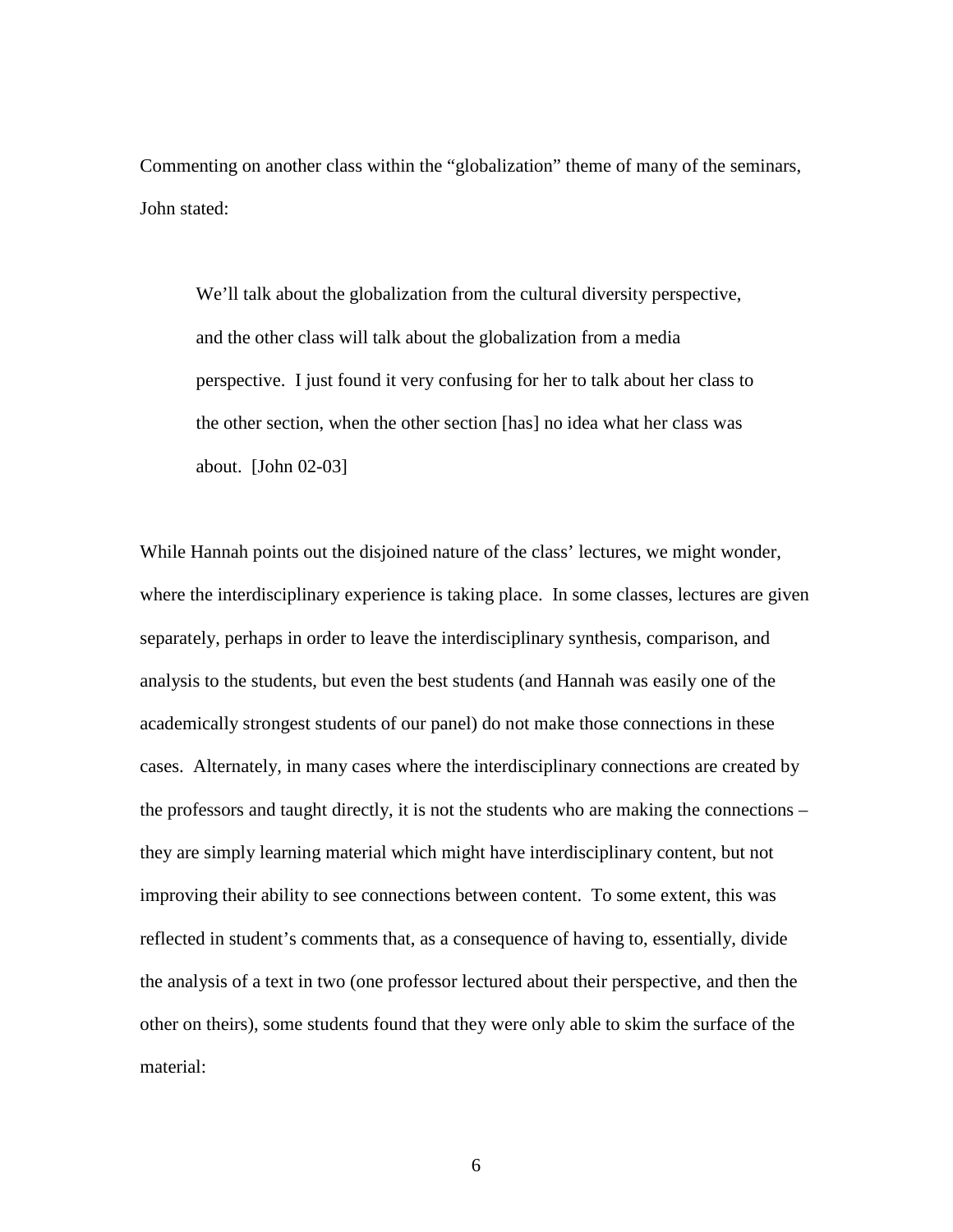I didn't like [my seminar]. I thought it was really interesting subject matter, but instead of having a professor who was really on top of the subject, I had two of them who like kind of knew about it and done the same readings that we had, but nothing else really beyond that. So like, you know, it was kind of like swimming in the baby pool - you could only go so deep... We didn't really delve into anything too much, just kind of like touched on a lot of topics. [Harry 03-04]

In this case, professors seemed to be just teaching interdisciplinary content, and not requiring students to make interdisciplinary connections (which students openly describe as "deep," and in complete opposition to the superficial experience described above.

Some students described how, in some cases, conflicts between disciplines would arise, often exacerbated by the differing disciplines of the professors. Economic evidence of an economic shift might conflict with historical interpretations, scientific evidence of global warming might be contrasted by philosophical understandings of the role of nature for man, or mathematical notation might be incompatible with that of symbolic logic. These are not cases of interdisciplinary synthesis, but disciplinary conflict – situations irresolvable by not just the students, but the professors. While we can imagine students crafting interesting papers on the pros and cons of the various sides of this conflict, more often than not, it seems that students simply take sides and shut off the other discipline from their experience. A math student, for example, writes their paper solely on the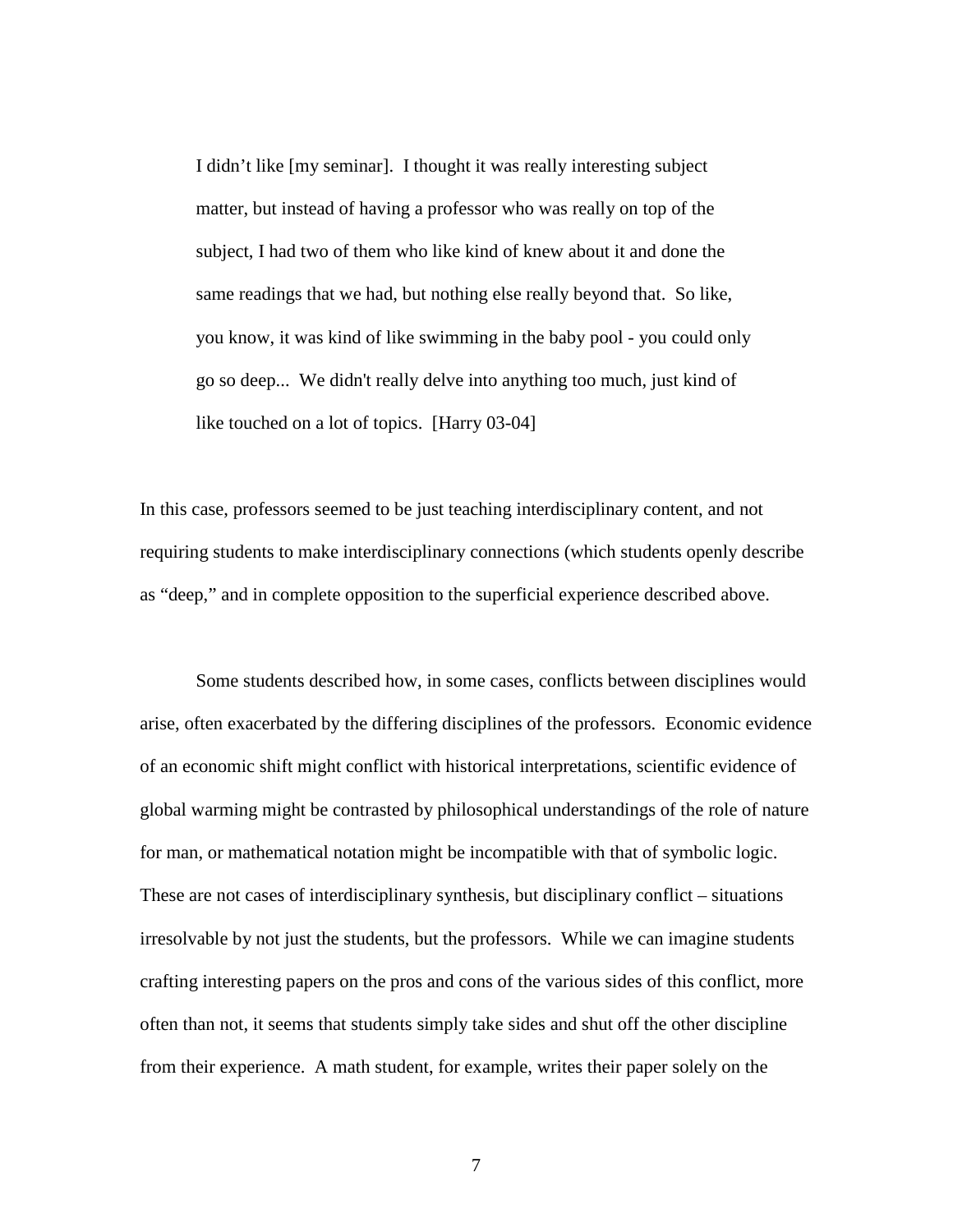mathematical side of the issue, attacking the other side, instead of trying to understand it. A science student in a science and literature class, for their final project, creates and conducts a lab experiment, and completely excludes the literature aspect of the course.

Themselves expressing the academic, the students were experiencing (and struggling with), some professors argued between each other in class over interpretations of the material, further confusing students:

My two professors don't get along with each other. They don't as colleagues, I don't believe that they have ever really gotten along, and I don't know what drove them to team teach a course. But, so they end up arguing about, not arguing/arguing, like tensely discussing random historical facts. Like well, why do you think that they took the eastern flank instead of the western flank? Well, Hitler was doing this at this time. Well, Russia was doing this at this time, and I think that was why. Well, I have to disagree with you because, and it's like we spend chunks of class just watching them like back and forth disagree about like which front somebody should have taken. [Madeline 02-03]

In cases where disciplinary divisions were not as disparate, and where fields were either so close as to avoid significant conflict, or where the professors did not go in-depth enough to stir up conflict, students still faced problems of differing standards in how they were graded: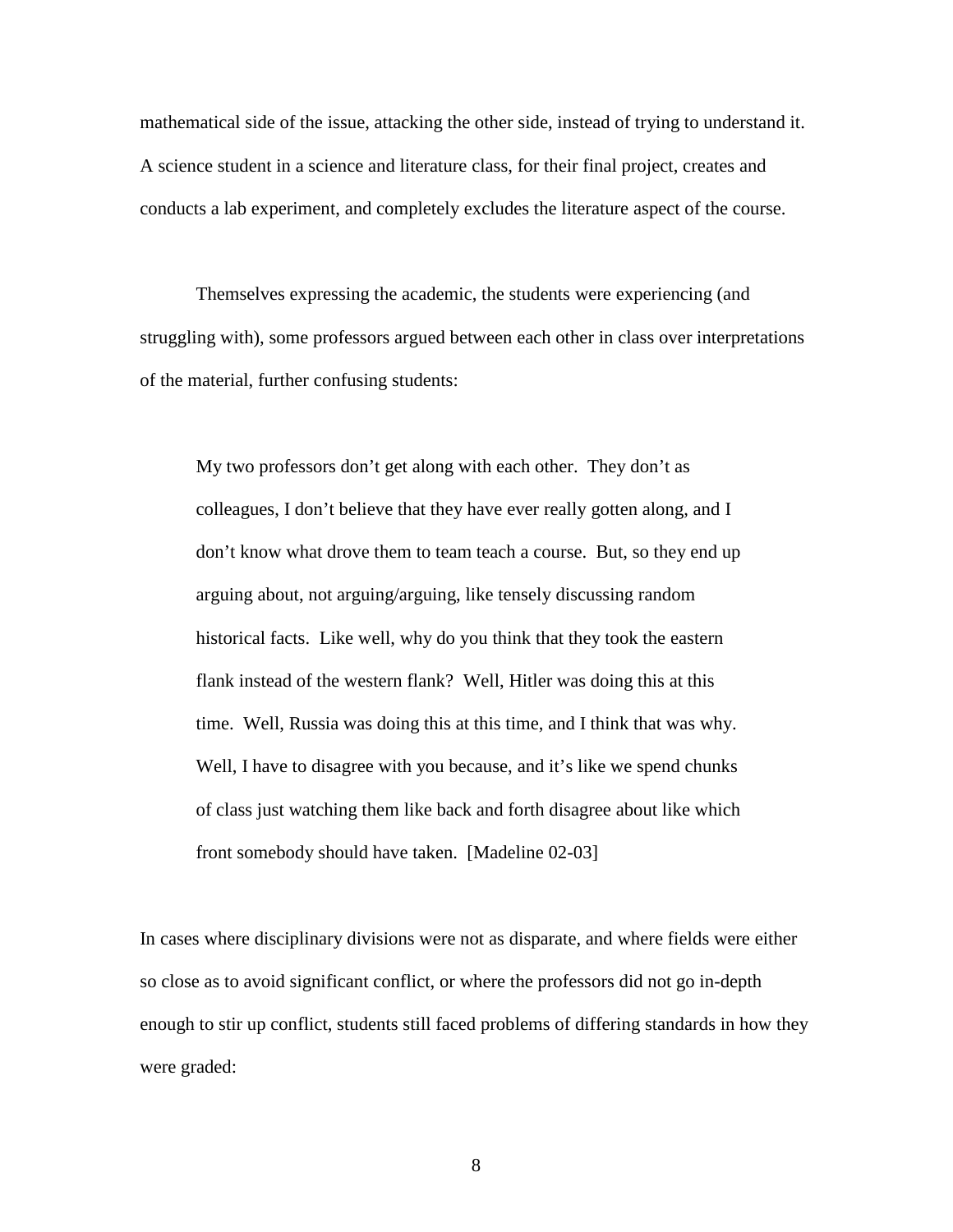[The professors] were at odds as to how to approach the humanities section of the [topic]. In the literary and historical sense, they didn't quite understand that. And so the final project that I did, while it was in their context, was not understood by them because they didn't know anything about lit[erature] or history, you know, in the academic sense, in the same way that they do about Biology. [Ruttiger 04-05]

If they want to do team teaching, that's great, but they really need to make sure that the teachers at least agree enough on what they want from like the students that they can teach together, and then be satisfied with the results or else they need to work out a way [to] do work separately for both professors. Because different departments want different things, and then specific professors want different things, and then you have that conflict, and I know that they tried to work it out as best they could in my case, like it might be hard for them to work it out but it's ten times harder to us to try to understand what they want. And then, at the end of the day, at the end of the course, like they're not the ones who get the grade – we're the ones who get the grades... I mean honestly I think that they should teach the professors how to work together if they're going to teach [together]. [Murphy 02-03]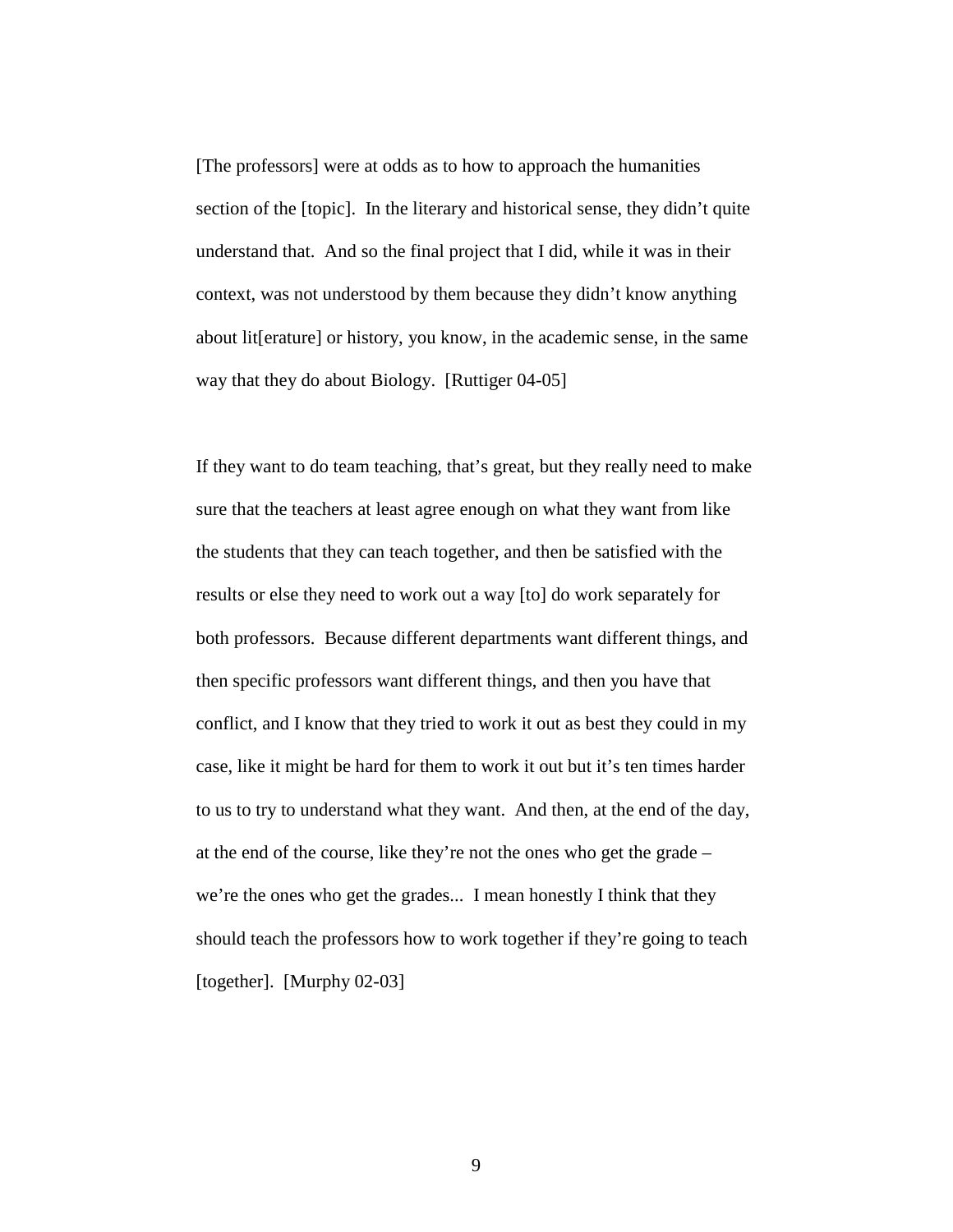Many students explained that they experienced a double-standard in the grading, teaching, and evaluation from their professors. Some students reported receiving good grades or evaluations from one of the class's professors, while grading poorly with the other, despite having done the same amount of work at the same skill level. "Jane Smith" reports how,

There was not always much sufficient agreement between the two of [the professors], so we were getting papers back with like two very different grades, you know…I initially felt confused because we were getting mixed responses; that, and other stuff; they were getting on. We were more confused as well as like what we should really be focusing on. It was just, it was a big hodge-podge of stuff. [Jane Smith 04-05]

This problem was particularly frustrating to many students, who expressed feeling lost in some of the interdisciplinary material, while at the same time being unaware of what was expected of them due to what they saw as two (or more) different sets of academic and disciplinary expectations expressed by the course's professor team. "Murphy" recounts how,

[The professors] had very conflicting personalities, and you know, they were approaching the same topic – one from like a History point of view, and one from a literary point of view… so they had conflicts and things. And yeah, they didn't know how to grade. So I think, in general, lowered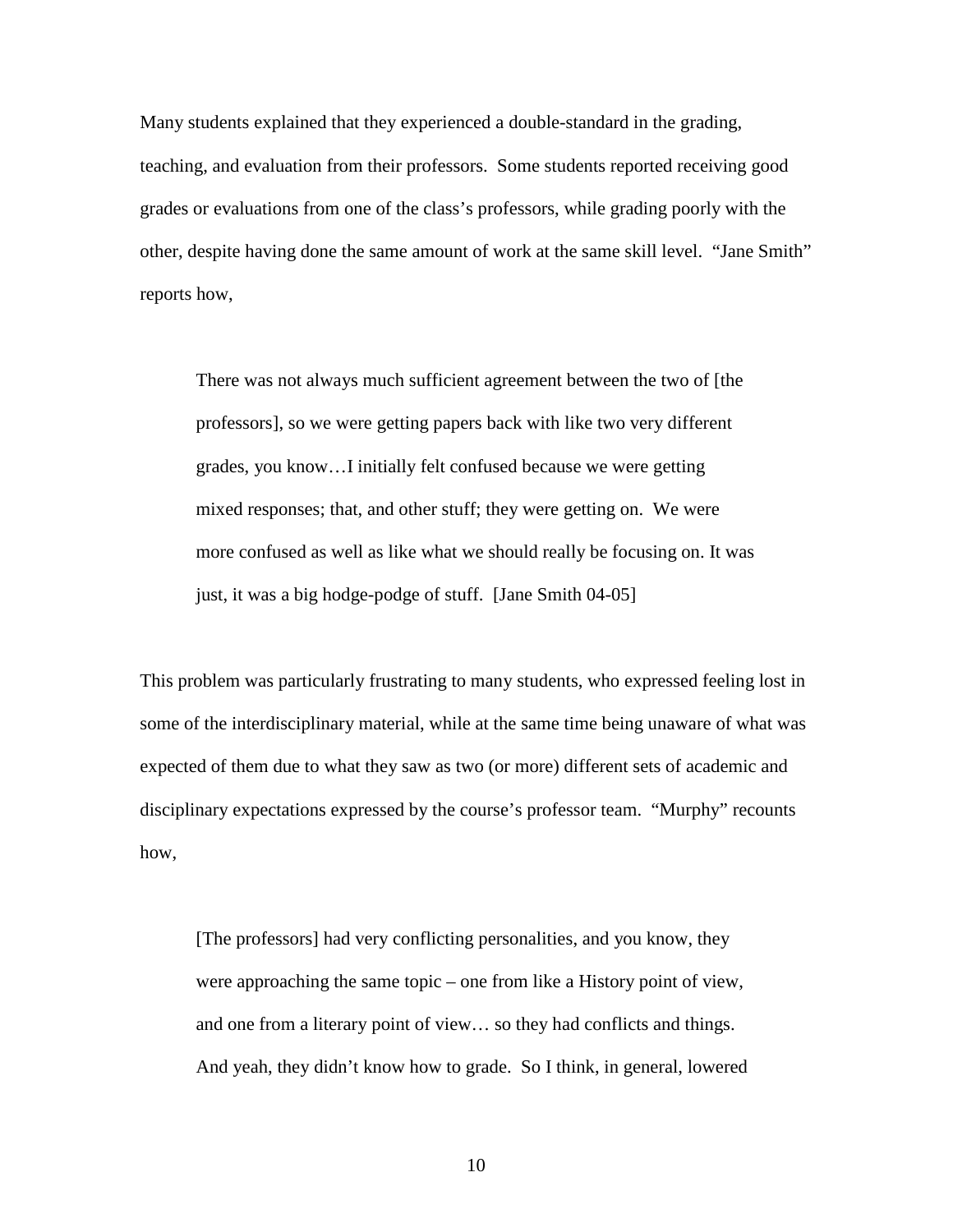everyone's grade and kind of like caused a lot of problems for people.

[Murphy 04-05]

As one would expect, the magnitude of the differences between standards was magnified when the disciplines taught were further apart, mainly because the forms and standards of the fields were so radically different. Students of the sciences complained about being graded worse because of their writing style (which would be perfectly accepted in the sciences) by the literature professor of their classes, while some math students complained that they struggled with even a shorter paper, but excelled at the quantitative assignments. These differing standards were problematic even on the small scale, where students were confused about the proper way to cite (Chicago style? APA?) their papers, whether the use of passive voice was acceptable, and whether the use of "I" or "me" is permitted.

 As stated, the danger, for the college, in encouraging interdisciplinarity by institutionalizing it in a required class program, is that sometimes this institutionalization can backfire and actually *increase* disciplinary divisions when the mixing of disciplines is unsuccessful. Hence, while many students noted their good experiences in bridging disciplinary gaps, many others suggested that taking these classes simply reinforced their embeddedness in one or the other fields taught in the course. While exposure to other fields can benefit the student, it can also alienate him/her.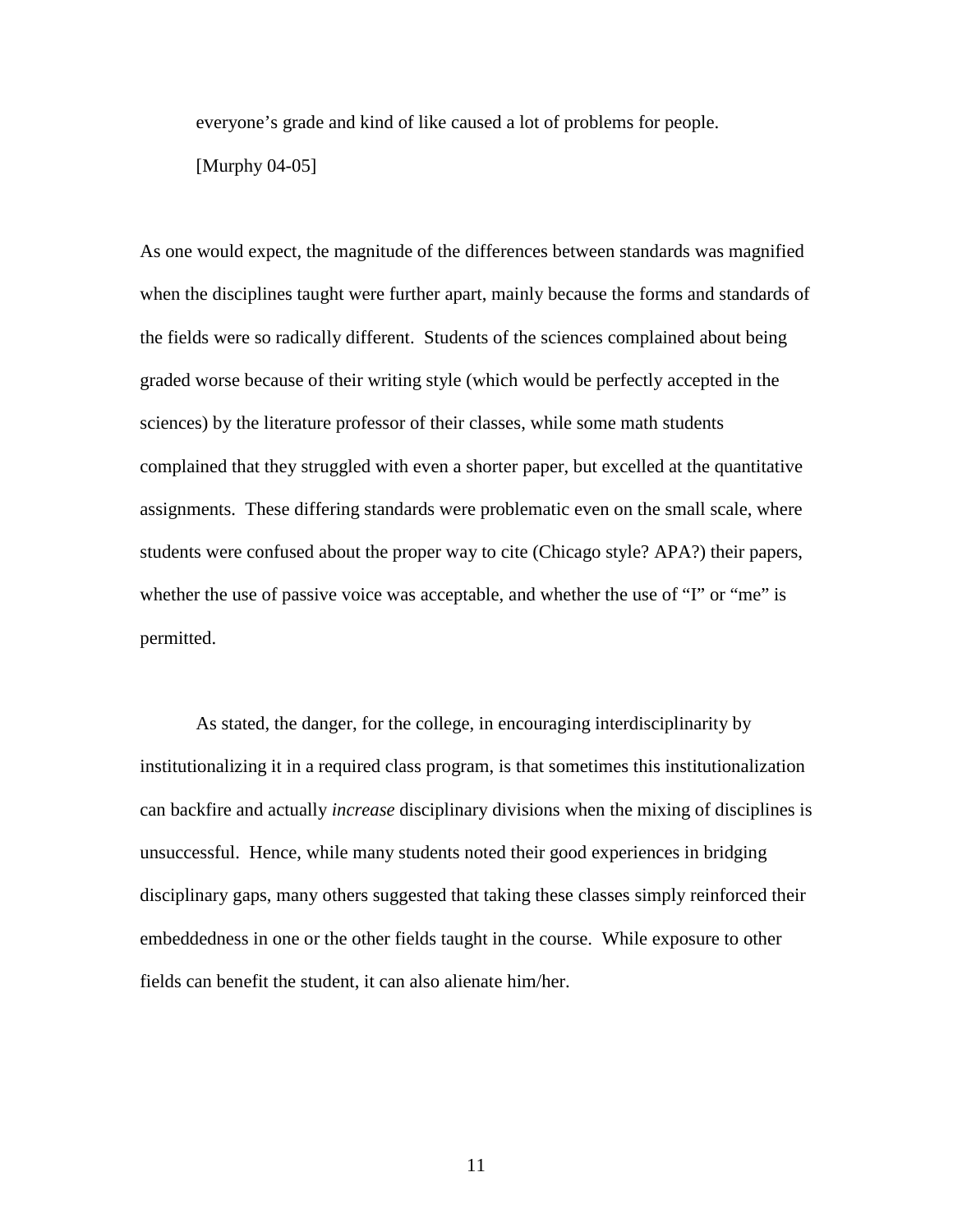All of these problems we have presented are practical – none are inherent to formalizing interdisciplinary experiences into a single class. It is conceivable that, with the right combination of teachers and students, centered around the right subject matter, which was arranged in a way to minimize disciplinary divisions, an interdisciplinary class could be quite successful. However, that so many different kinds of problems arose, with such great frequency, in every class we heard about, suggests at least that there is great practical difficulty to micro-managing these kinds of experiences.

 At the same time, the benefits of these classes pale in comparison to the benefits students get out of other forms of interdisciplinarity. No students commented that the interdisciplinary part of their seminar class had a lasting effect on them, while numerous students commented on other forms of interdisciplinary experiences, to which we shall turn now.

## b) Interdisciplinarity Across Courses

 While we did not explicitly ask students about whether they made interdisciplinary connections between materials in different classes, a good number of students discussed the topic anyway. Most frequently, it was double majors – students who experience two fields in great depth – who made these connections, suggesting again that a superficial knowledge of a discipline is insufficient in providing a real interdisciplinary experience. Hannah (herself a double major) explained how she makes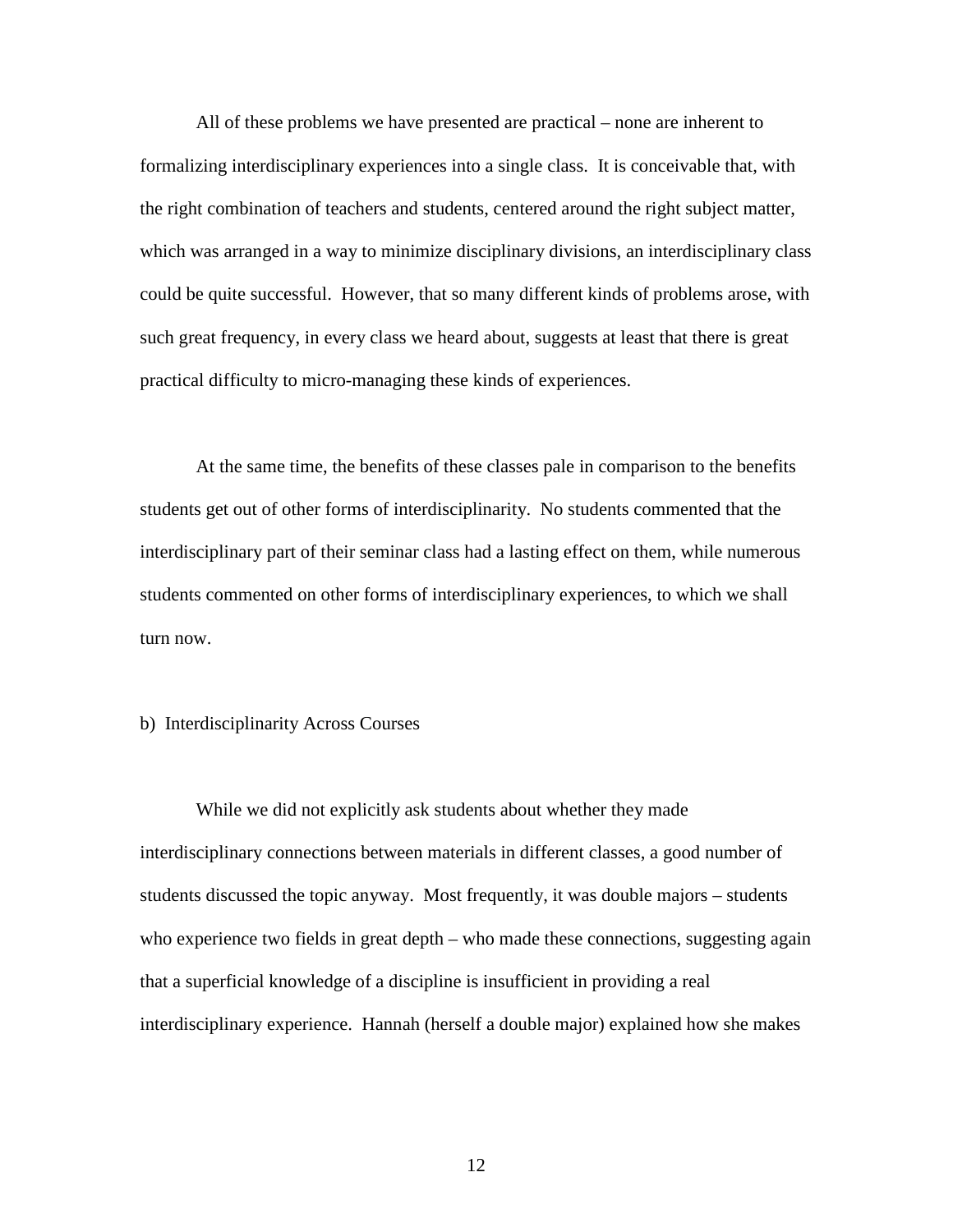connections between readings within a single discipline, to demonstrate how forcing students to make these large steps between disciplines can be "contrived":

I think really when you start to connect disciplines... I think there's a way to have people make connections in reading and have that happen naturally. And then there's a way to really contrive it and to like highlight for everyone well, [and say] "this is where the connection is folks." I just think that's kind of patronizing. But when I'm able to read, as a writing tutor it's actually something great that happens: I'm able to read something in Philosophy and I get a paper on a different philosopher and all of a sudden I'm making a connection in my head, like okay you know what I mean, like you know, Plato or Aristotle makes this separation between mind and body. And you know, like Descartes like furthers that, and Descartes becomes the western tradition. So in my mind those sort of connections were really fulfilling and when I find in my reading a way to either connect it to my interpersonal relationships or connect it to other academic pursuits, that's when I'm most engaged for sure. [Hannah Morrill 02-03]

Other students with double majors commented on how they planned on one major, but found a good deal of their primary academic interest also in another discipline, and pursuing that, found themselves double majors.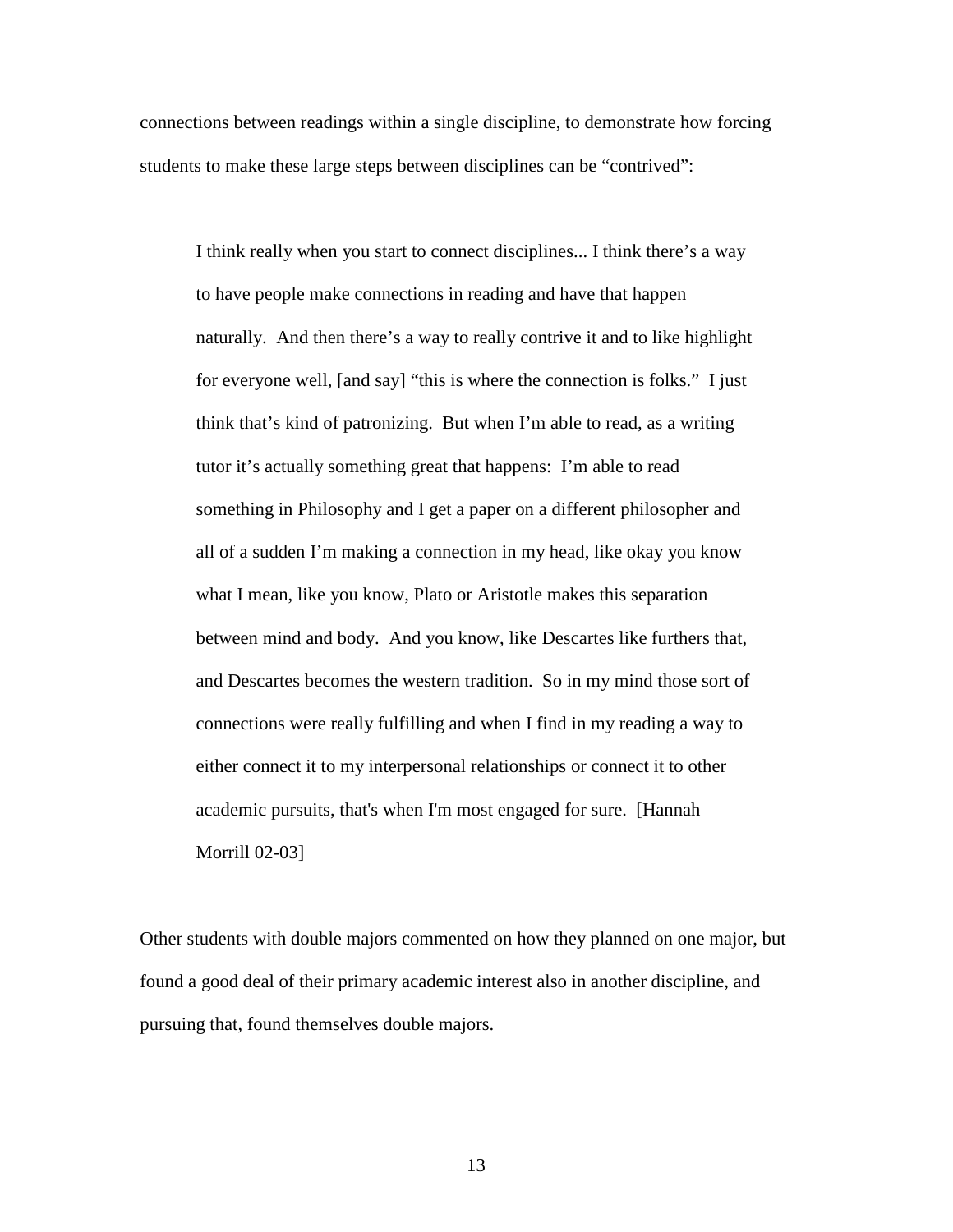I: What was your reasoning for majoring in Spanish and Soc?

S: Just, I always knew I wanted to be a Spanish major, I guess, because I mean now it's my main issue. And then Sociology, I just took freshman year and liked it. Actually, I think I decided because I took a Latin American Society class, which was kind of a combination, I mean a combination for me in my interests. So that was kind of the deciding class, I guess, for me.

I: What was the name again?

S: Latin American Society.

I: Okay.

S: So that's kind of, I mean it's really both of my majors. I mean I feel like they're kind of really combined, like what I'm interested in pursuing.

I: So it's almost like a Sociology major with a focus on Spanish.

S: Yeah. [Sarah2 03-04]

Outside of double majors, few students commented that they made interdisciplinary connections. Again, this is probably in large part due to the fact that it seems that in order to make these connections, students need more than a superficial understanding of the discipline(s) – something that seems to require, at very least, a handful of classes in the field, and requires the fields to, in a sense, border each other in some way – no student stated that they made interdisciplinary connections between disciplines that were quite different, such as mathematics and foreign language, or biology and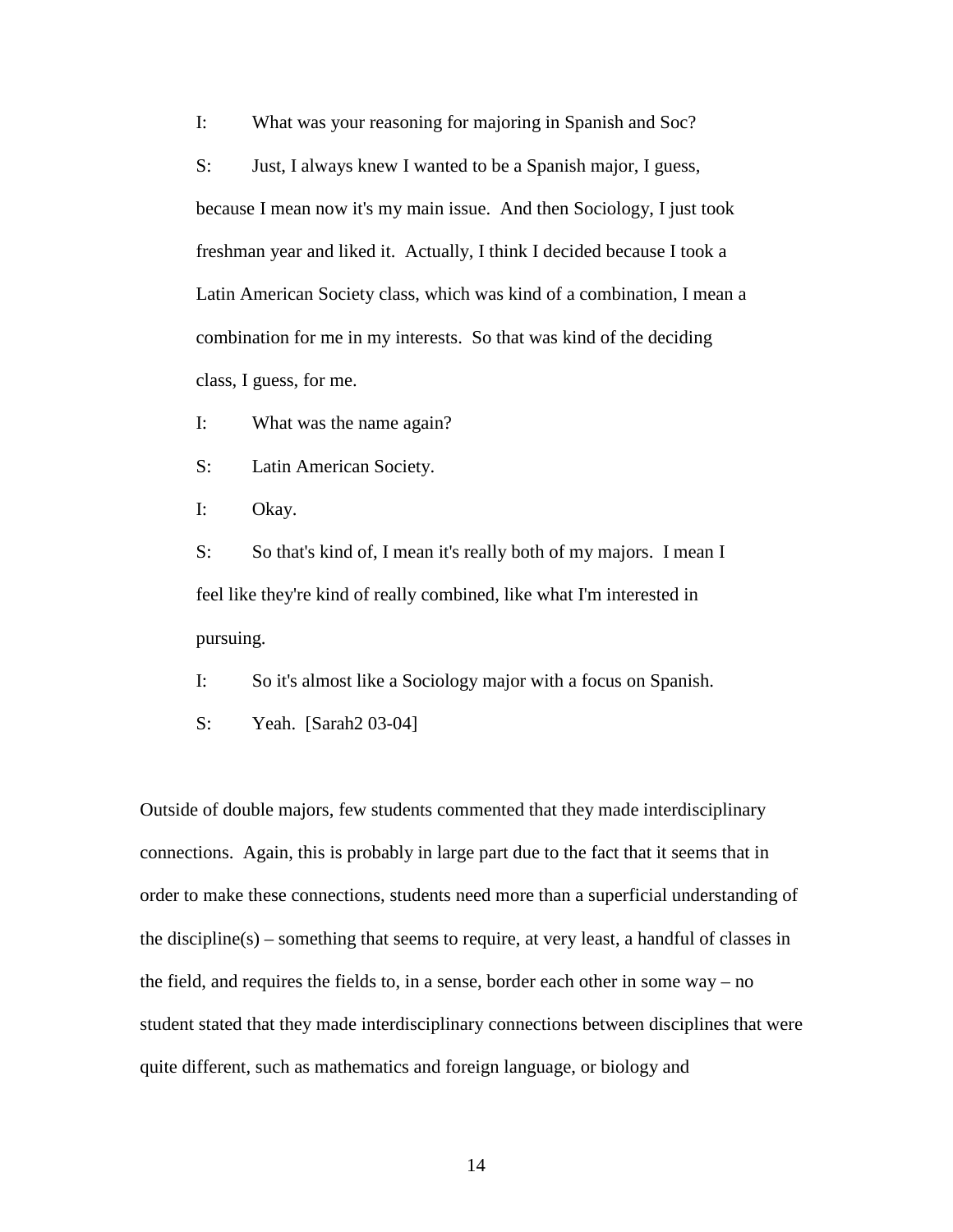communications. This held true even for those (few) students whose double majors were in vastly different areas. Students make these connections between already similar fields, such as philosophy and political science, sociology and anthropology, biology and ecology, mathematics and computer science, comparative literature and Russian studies.

Part of this seems intuitive – similar fields will have similar standards, expectations, texts, and work styles, and so the translation between one and the other is simple. Reinforcing this, when a professor's specialty overlaps between fields, it makes the student's connection-making even easier. A literature professor who knows a great deal about French literature, and maybe even teaches a cross-listed class, can be a link for students from one discipline to the other. Again, fostering good experiences – in this case, interdisciplinary experiences – can be an issue of simply creating an environment and providing options for students such that it makes it easy for interested students to pursue what they want, while not forcing material (in a "contrived" way) down the throats of students.

#### c) Extracurricular-Academic Interdisciplinarity

 While some students made connections between disciplines, often their majors, some students went even further, connecting curricular and extra-curricular activities and studies in startling ways. While it was rare to find students like this, some students seemed so focused on a certain field of study or issue, that they pursued it both inside the class and outside of it.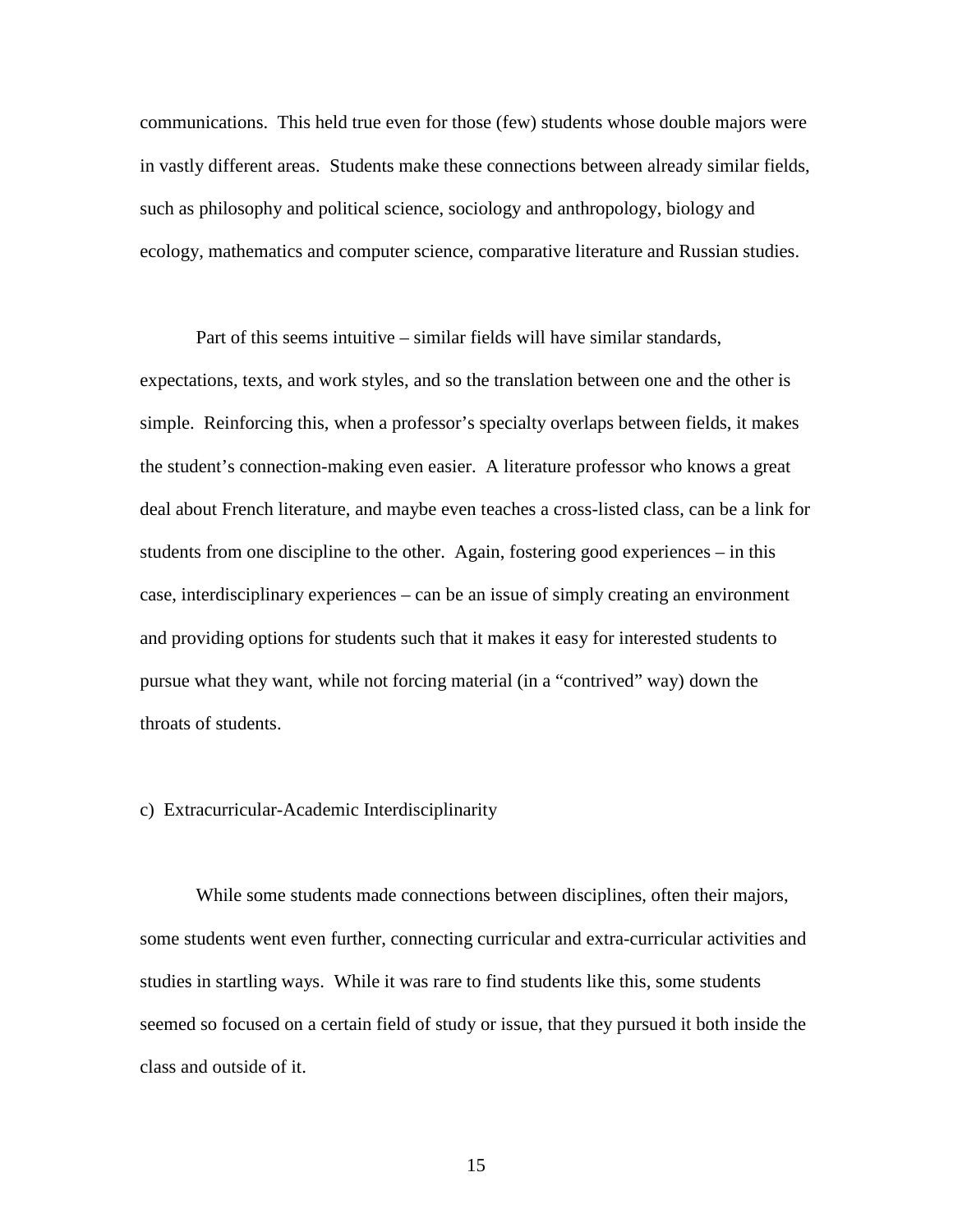Sarah, who we have discussed before, is one example of such a student – majoring in both sociology and Spanish, traveling to Spain for her Junior year, writing both her theses on immigration issues, tutoring for a Spanish language class at college, participating in the Spanish club, and also volunteering for immigrant children at both a Red Cross aid center and at a ESL program in a nearby town. Literally, her academic and extracurricular work are fused together around this interdisciplinary issue of Hispanic immigration, and her wealth of experience with the issue has provided her with incredible depth of study, which has been aided by two professors who themselves teach courses on immigration that sit on the walls between disciplines.

 The extent to which other students' extracurricular and academics fuse around an interdisciplinary interest is difficult to assess, mainly because few students seem to focus exclusively on an interdisciplinary study, and extracurricular resources for such study are rare. While it is common for students of a certain major to participate in student clubs focused on that major, it would be unfair to call that interdisciplinary, though some students suggest that they receive some interdisciplinary experiences there by learning from students of other disciplines discuss their interests and perspectives. Clearly, the type of academic-extracurricular integration around an interdisciplinary interest that Sarah demonstrates is rare, not only because the type of student who could make such connections is uncommon, but because the resources to support such an endeavor are few and far between. The interdisciplinary interest must come first, it seems, for students to begin integrating their extracurricular interests, though perhaps this is a function less of